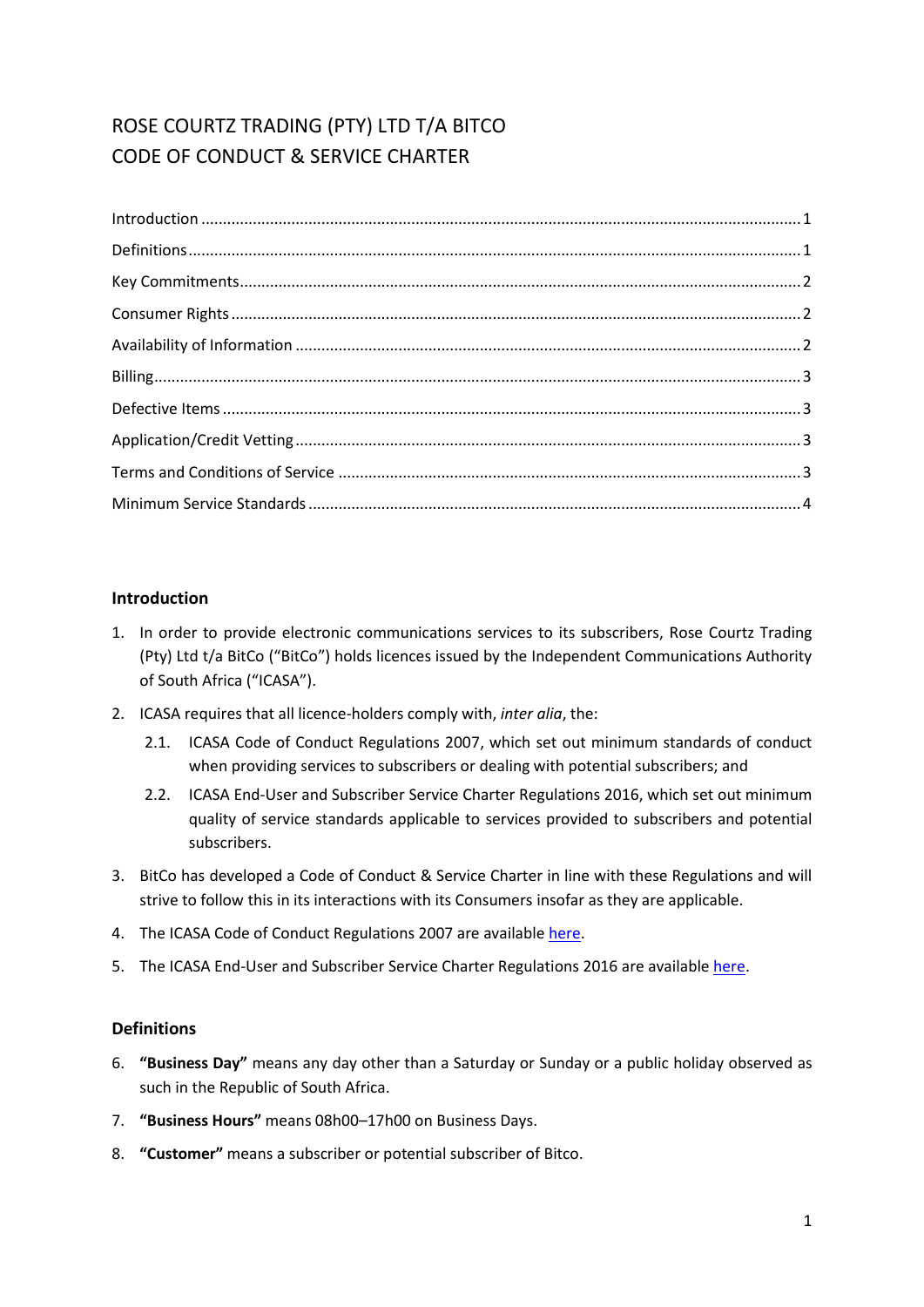# <span id="page-1-0"></span>**Key Commitments**

- 9. BitCo makes the following key commitments and will endeavour to:
	- 9.1. Act in a fair, reasonable and responsible manner in all dealings with Customers;
	- 9.2. Ensure that all its services and products meet the specifications as contained in BitCo's licences and all the relevant laws and regulations;
	- 9.3. Not unfairly discriminate against or between Customers on the basis of race, gender, sex, age, religion, belief, disability, ethnic background or sexual orientation;
	- 9.4. Display utmost courtesy and care when dealing with Customers;
	- 9.5. Provide Customers with information regarding services and pricing;
	- 9.6. Where requested to do so, to provide Customers with guidance with regard to their service needs;
	- 9.7. Keep the personal information of Customers confidential unless BitCo is:
		- In possession of written authorisation from the Customer to do so;
		- Required to release such information for the purpose of briefing BitCo's auditors, professional advisors or an accredited debt collection agency; and/or
		- Otherwise authorised or required by any law or an order of Court.
- 10. Customers have the right to refer Complaints to ICASA as more fully set out in BitCo's Complaints Procedures.

#### <span id="page-1-1"></span>**Consumer Rights**

- 11. The ICASA Code of Conduct Regulations 2007 stipulate the following (non-exhaustive) list of consumer rights held by consumers:
	- 11.1. A right to be provided with the required service without unfair discrimination;
	- 11.2. A right to choose the service provider of the consumer's choice;
	- 11.3. A right to receive information in the consumer's preferred language;
	- 11.4. A right to access and question records held by the service provider which relate to the consumer's relationship with the service provider;
	- 11.5. A right to the protection of the consumer's personal data, including the right not to have personal data sold to third parties without the consumer's permission;
	- 11.6. A right to port a number in terms of applicable regulations;
	- 11.7. A right to lodge a complaint; and
	- 11.8. A right to redress.

# <span id="page-1-2"></span>**Availability of Information**

- 12. The following information can be obtained from BitCo by email request to support@bitco.co.za (with no charge payable), and is available for inspection at BitCo's offices during Business Hours:
	- 12.1. BitCo's range of services/products on offer;
	- 12.2. Tariff rates applicable to each service offered;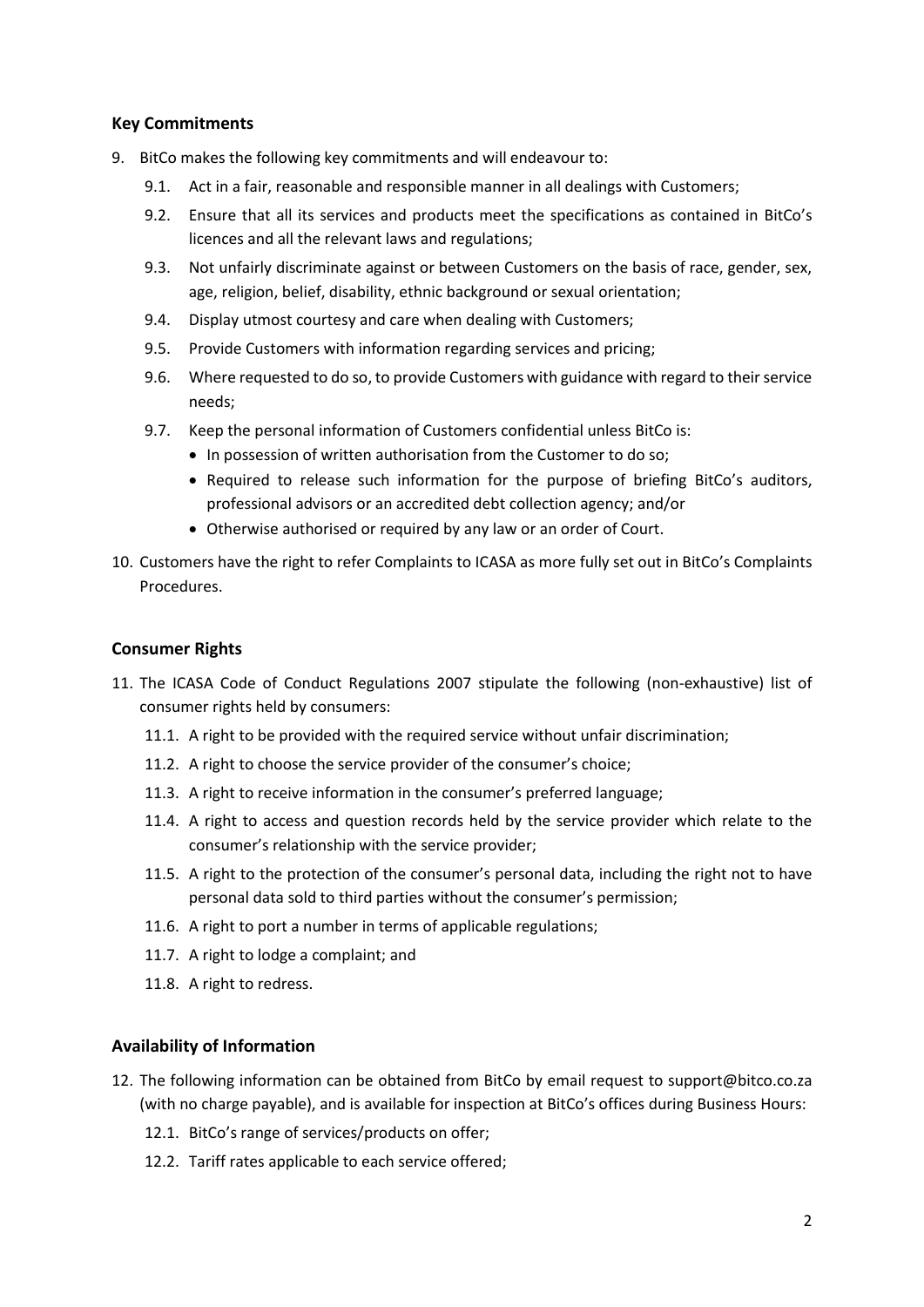- 12.3. Terms and conditions applicable to such services/products;
- 12.4. Payment terms;
- 12.5. Billing and billing processes;
- 12.6. Complaints Procedures which includes the General Complaints Procedure and the Billing Disputes Procedure; and
- 12.7. Relevant contact details.

#### <span id="page-2-0"></span>**Billing**

- 13. BitCo will provide the Customer with an itemised bill or invoice on request or where this is specified as part of the services provided to the Customer.
- <span id="page-2-1"></span>14. Billing terms are also set out on BitCo's invoices.

# **Defective Items**

- 15. Where a product is defective, BitCo will investigate the issue and will replace it in accordance with the manufacturer's warranty for that product.
- 16. BitCo's support team will contact subscribers to investigate the root cause of the reported fault.
- 17. Where it is deemed necessary, the reported equipment will be repaired, and BitCo will provide temporary swap-out equipment to the subscriber.
- 18. Where it is deemed necessary, BitCo will replace the reported equipment in accordance with the manufacturer's warranty for that product.
- 19. The decision on whether the equipment is in fact defective, and whether to repair or replace any equipment found to be defective, remains with BitCo and/or the manufacturer.

# <span id="page-2-2"></span>**Application/Credit Vetting**

20. Where applicable, BitCo reserves the right to subject any application for services and/or products, including variations to existing services and/or products, to credit referencing and analysis by registered credit bureaux, and the Customer explicitly consents to the use of all information supplied by the Customer for this purpose and for the purpose of compliance with the National Credit Act 34 of 2005, as amended.

# <span id="page-2-3"></span>**Terms and Conditions of Service**

- 21. BitCo will provide the Customer with a copy of the written contract and/or terms and conditions (or link thereto) upon finalisation of a service agreement or as soon as is reasonably possible thereafter. Where an agreement is entered into telephonically, a copy of these documents will be provided to the Customer within 7 Business Days.
- 22. These documents will contain clear provisions relating to the nature of the contract, the rates and rules for the service, date and period of invoicing, the minimum duration of the contract, the manner and notice period for termination, any payments or rules which may be applicable for